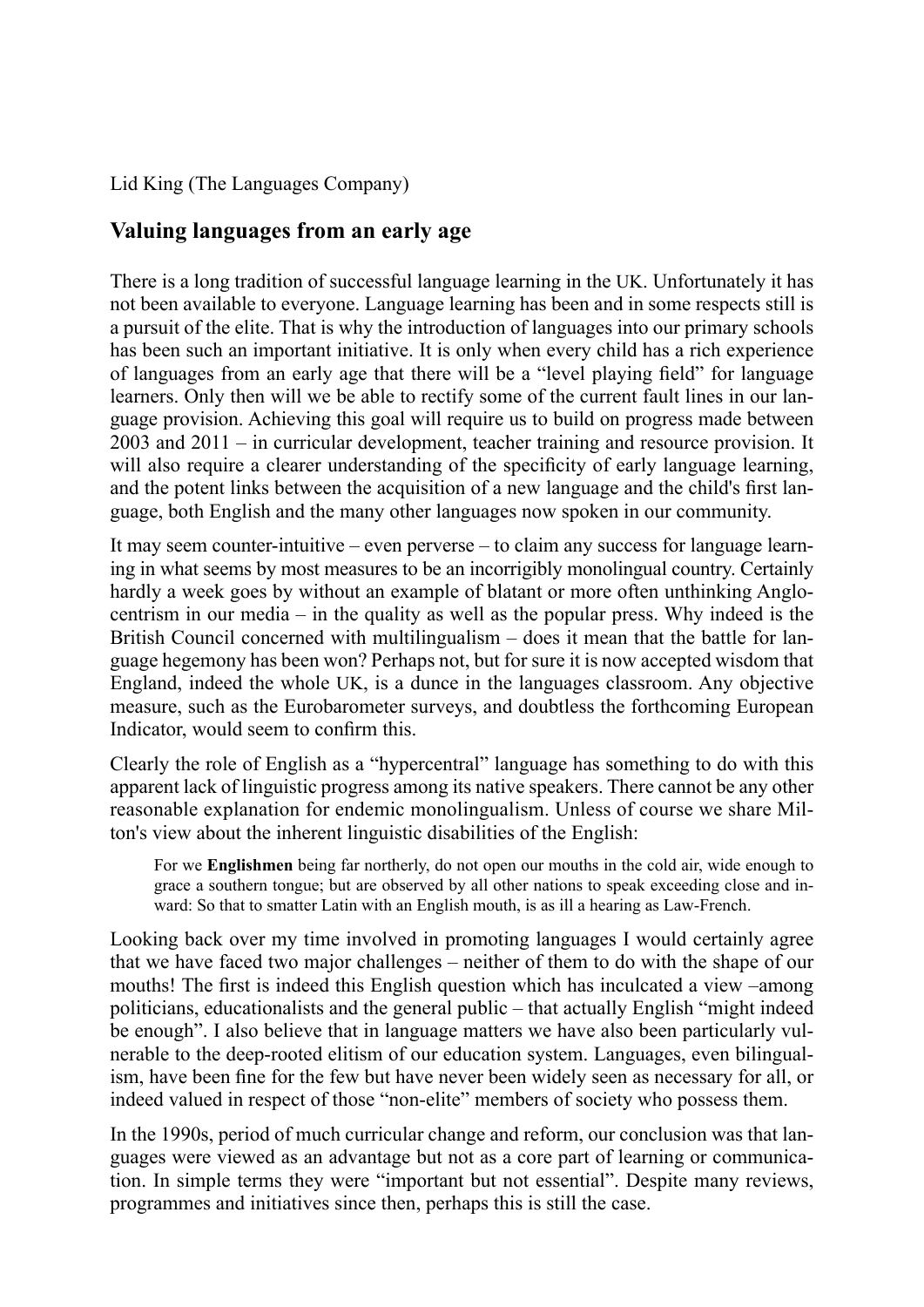So what then is to be done? Other contributors will summarise the challenges and possibilities in secondary education and Universities. Important as these sectors are – and I myself was originally a secondary teacher who worked in the University – I am convinced that primary education is the key. Some say – and it has indeed been said again recently by a research group – that there are serious weaknesses in our primary school language programmes and little evidence that early language learners make any faster progress that those who begin at 9,10 or 11.

The most notorious such judgement was Claire Burstall's review of the early pilots in primary language learning – "French from Eight" – which concluded that an early start offered no discernible advantage in terms of later performance. This detailed research provided the justification for the then Government to withdraw funding from the fledgling initiatives which largely withered on the vine.

There is not time now to review the Burstall Report, and many contemporaries reached rather more nuanced conclusions. It is perhaps important however to say that perhaps she was answering the wrong question. Since the 1970s we have, I think, understood much more about the likely objectives and strengths of early language learning which may be to do with developing oracy – "education of the ear" and promoting empathy – openness to others – at a particularly propitious stage in a child's development, rather than with achieving high levels of formal accuracy. It is interesting to see that such thoughts have also reached the political classes. Over 10 years ago Jack Lang was justifying French initiatives in early language learning with these words:

Pourquoi cet engagement obstiné en faveur de l'apprentissage dès le plus jeune âge de deux langues vivantes?

The Minister gave two key reasons for his determination:

L'oreille musicale de l'enfant [...] et [...] la préservation de notre langue nationale.

Similar ideas can also be attributed to British politicians of the previous and current administrations. A new language is increasingly seen as part of the child's communicative and cultural education and as a key factor for increasing competence in his or her first language.

Another lesson from the early experiments is the necessity for solid foundations if early learning is to be successful. Peter Hoy, one of the HMIs (Her Majesty's Inspector), responded to Burstall with a thoughtful review of the necessary conditions for success in primary languages, of which perhaps the three most important were an agreed common rationale, sustained and consistent provision for teacher supply and training along with clearly understood and realisable objectives. It perhaps goes without saying that resources are also vital!

Between 2003 and 2010 we developed a strategy for languages in this country at the centre of which was the introduction of languages from 7 for all pupils. I would say that many of Hoy's "necessary conditions" were then put in place. An innovative teacher training programme involving collaboration with 4 other European countries was bringing nearly 1000 primary teachers with a language into the system every year; large amounts of public funding were supporting in-service programmes of training and support in all local